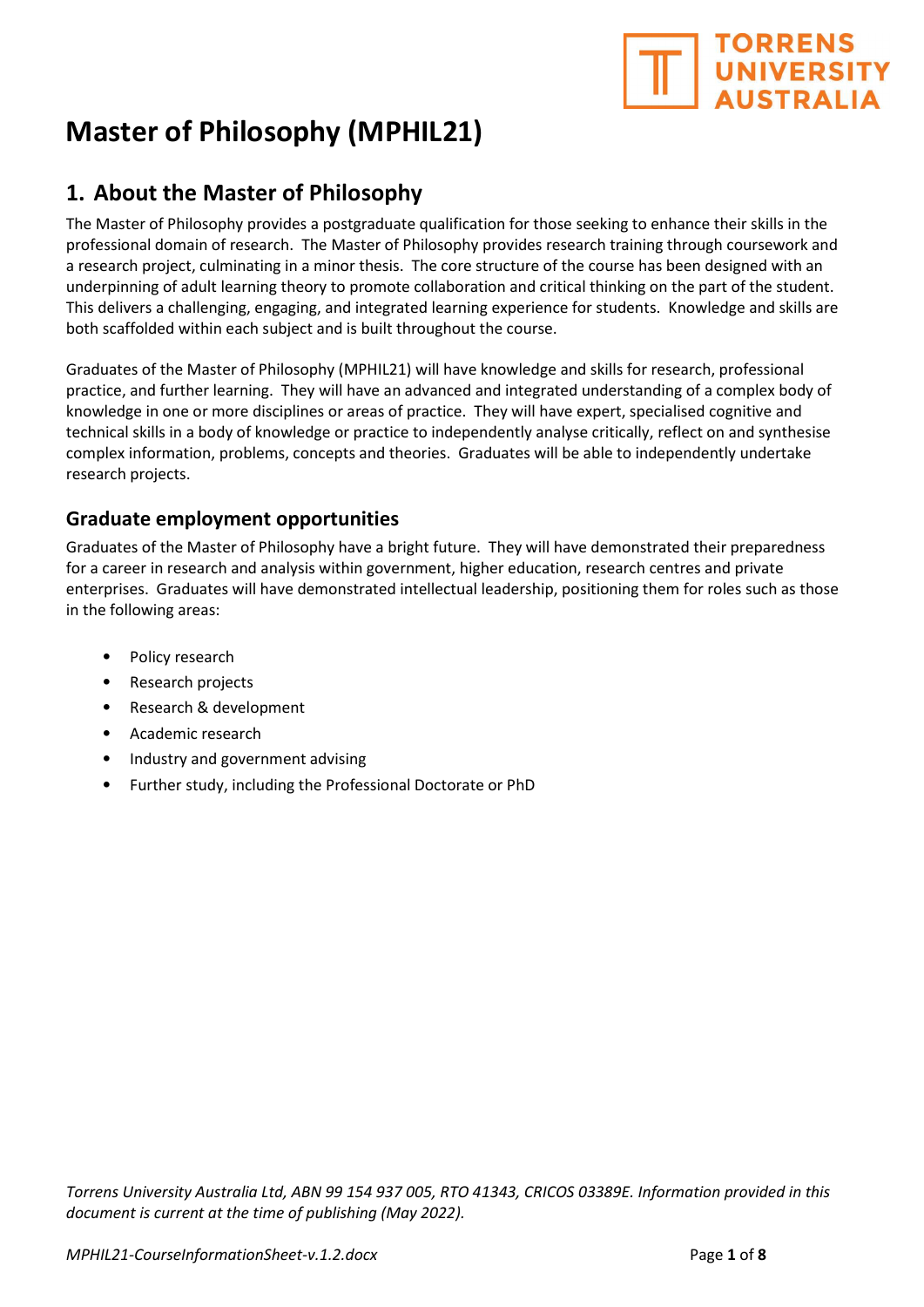

#### Course Overview

| <b>Course Title</b>                                                             | Master of Philosophy (MPHIL21)                                                                                                                                                                                                                                                                                                                                                                                                   |                                                           |                                                                                                                                                                                                                                                                                                                                                           |
|---------------------------------------------------------------------------------|----------------------------------------------------------------------------------------------------------------------------------------------------------------------------------------------------------------------------------------------------------------------------------------------------------------------------------------------------------------------------------------------------------------------------------|-----------------------------------------------------------|-----------------------------------------------------------------------------------------------------------------------------------------------------------------------------------------------------------------------------------------------------------------------------------------------------------------------------------------------------------|
| <b>Study Options</b><br>- Domestic<br><b>Australian</b><br>students             | Face to Face delivery<br>Online delivery<br>Full-time and part-time options available.                                                                                                                                                                                                                                                                                                                                           | <b>Study Options-</b><br><b>International</b><br>students | International students on a student<br>visa must not take any more than a<br>third of their course online. They<br>also must study at least one subject<br>that face-to-face in each trimester.<br>International students on a student<br>visa are required to study full-time,<br>that is, the student must complete a<br>minimum of 1.0 EFTSL per year. |
| <b>Start Dates</b>                                                              | February, June, September<br>For specific dates visit the website.                                                                                                                                                                                                                                                                                                                                                               | <b>Course Length</b>                                      | Full-time: 2 years<br>Accelerated: 1.5 years<br>Part-time: 4 years                                                                                                                                                                                                                                                                                        |
| Payment<br><b>Options -</b><br><b>Domestic</b><br><b>Australian</b><br>students | <b>Upfront payment</b><br>This means tuition fees will be invoiced<br>each trimester and payment is required<br>on or before the due date.<br><b>FEE-HELP</b><br>FEE-HELP is Australian Government's loan<br>scheme for higher education degree<br>courses. It can assist you in paying for all,<br>or part of, your course fees. Repayments<br>commence via the tax system once your<br>income rises above a minimum threshold. | Payment<br>Options-<br><b>International</b><br>students   | <b>Upfront payment</b><br>This means tuition fees will be<br>invoiced each trimester and payment<br>is required on or before the due<br>date.                                                                                                                                                                                                             |
| <b>Course study</b><br>requirements                                             | Each subject (normally 10 credit points)<br>involves 10 hours of study per week,<br>comprising 3 hours of facilitated study and<br>7 hours self-directed study.                                                                                                                                                                                                                                                                  | <b>Assessment</b>                                         | Research project or application<br>proposal, research or process<br>documentation, application<br>outcome, essays, reports, critical<br>reflections, journal entries, literature<br>reviews, presentations, scenario and<br>case studies, dissertations, and viva<br>voce.                                                                                |
| <b>Locations</b>                                                                | Brisbane, Sydney, Melbourne, Adelaide,<br>Online                                                                                                                                                                                                                                                                                                                                                                                 | <b>Delivered by</b>                                       | <b>Torrens University Australia</b>                                                                                                                                                                                                                                                                                                                       |
| Provider                                                                        | Torrens University Australia Ltd is<br>registered as a self-accrediting Australian<br>university by the Tertiary Education<br>Quality and Standards Agency (TEQSA).                                                                                                                                                                                                                                                              | <b>CRICOS Course</b><br>Code                              | 096609F                                                                                                                                                                                                                                                                                                                                                   |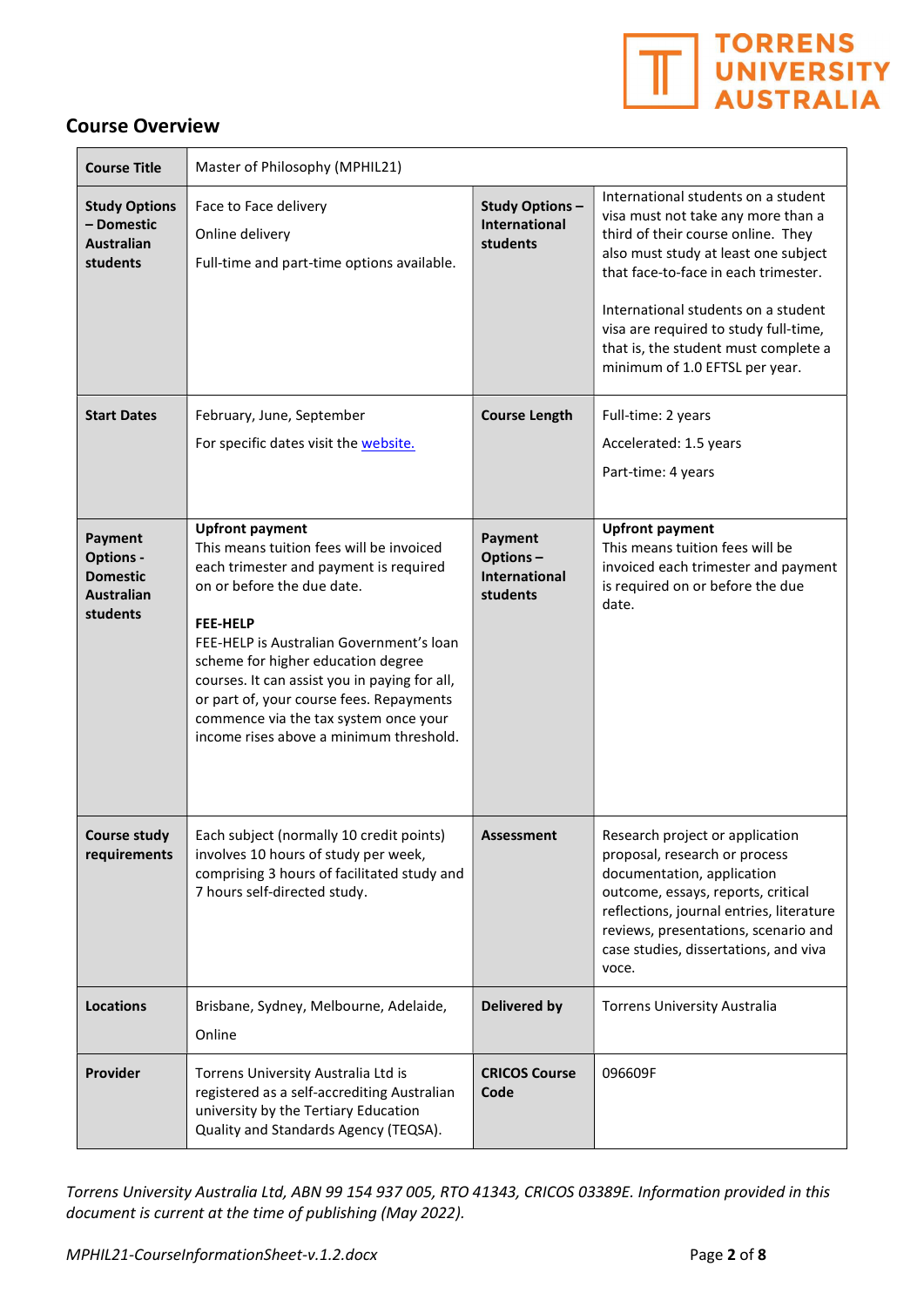

| Provider<br>obligations | Torrens University is responsible for all<br>aspects of the student experience,<br>including the quality of course delivery, in<br>compliance with the <b>Higher Education</b><br><b>Standards Framework (Threshold</b><br><b>Standards) 2021</b> | <b>Accrediting</b><br>body | Torrens University Australia Limited<br>ABN 99 154 937 005,<br>CRICOS Provider Code: 03389E.<br>RTO No. 41343 |
|-------------------------|---------------------------------------------------------------------------------------------------------------------------------------------------------------------------------------------------------------------------------------------------|----------------------------|---------------------------------------------------------------------------------------------------------------|
| <b>Course Fees</b>      | For details, refer to the website.                                                                                                                                                                                                                | Any other fees             | For details, refer to the website.                                                                            |

## 2. Essential requirements for admission

The general admission criteria that apply to Torrens University Australia courses can be located by visiting the Torrens University Australia website - https://www.torrens.edu.au/how-toapply/admissions-criteria.

### 3. Admission Criteria

| Title of course of study                          | Master of Philosophy (MPHIL21)                                                                                                                                                                                                                                                                                                                                                                        |  |
|---------------------------------------------------|-------------------------------------------------------------------------------------------------------------------------------------------------------------------------------------------------------------------------------------------------------------------------------------------------------------------------------------------------------------------------------------------------------|--|
| <b>Applicants with formal study: Direct Entry</b> | Successful completion of an Australian Bachelor's<br>(Honours) degree or equivalent                                                                                                                                                                                                                                                                                                                   |  |
|                                                   | Or                                                                                                                                                                                                                                                                                                                                                                                                    |  |
|                                                   | Successful completion of an Australian Bachelor's<br>degree with credit average or equivalent                                                                                                                                                                                                                                                                                                         |  |
|                                                   | Or                                                                                                                                                                                                                                                                                                                                                                                                    |  |
|                                                   | Successful completion of an Australian Graduate<br>Diploma or Masters by coursework with credit<br>average or equivalent.                                                                                                                                                                                                                                                                             |  |
| Applicants with work and life experience          | Students not meeting the direct entry requirements<br>may be admitted to the Graduate Certificate of<br>Research Studies (GCRS) as a pathway to the Master<br>of Philosophy. The application for the GCRS should<br>be made on the basis of:<br>a) Successful completion of a Bachelor's<br>degree or above from an Australian<br>university or equivalent, and<br>Three years' work experience<br>b) |  |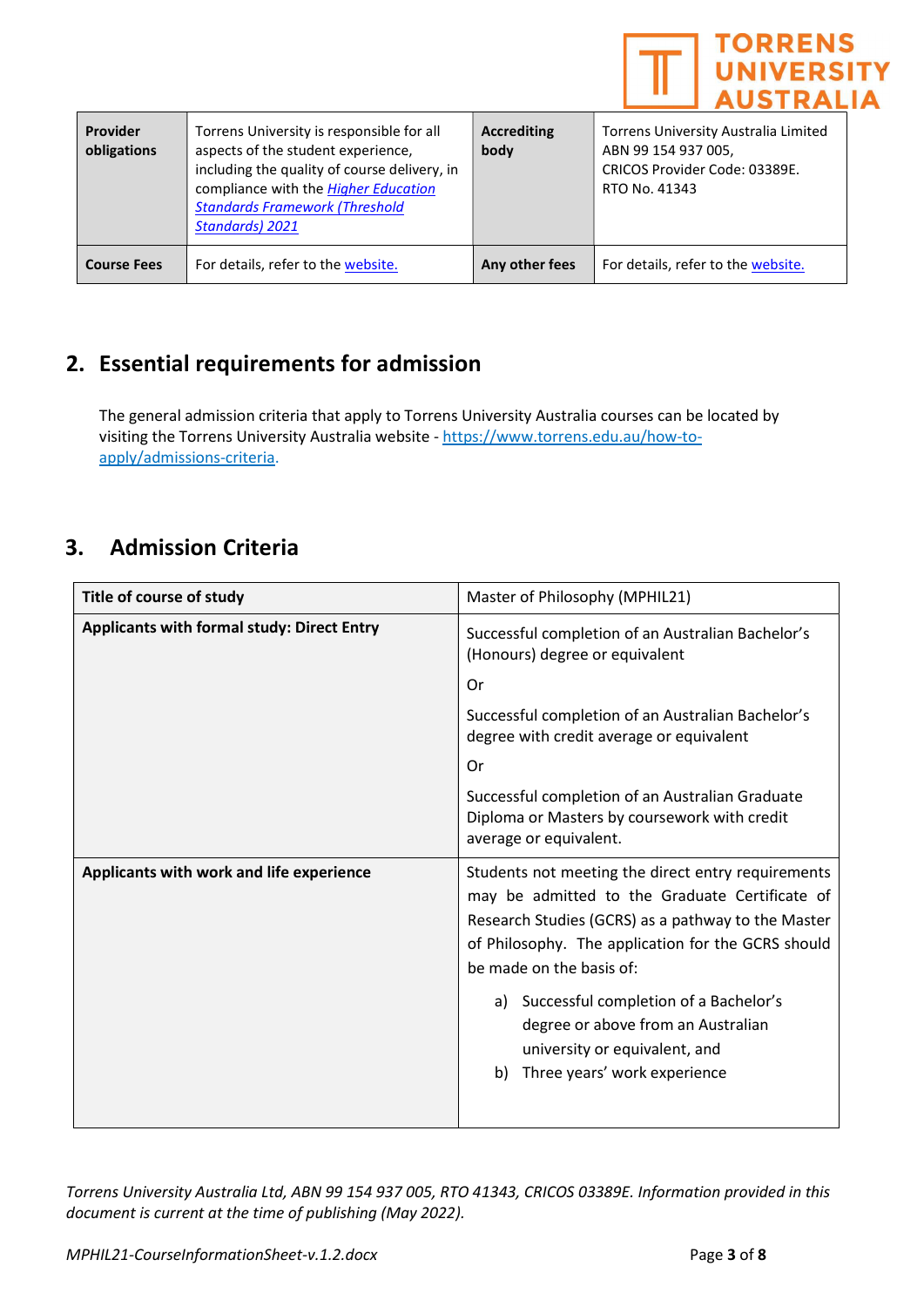|                                                        | <b>TORRENS</b><br><b>UNIVERSITY</b><br><b>AUSTRALIA</b> |  |
|--------------------------------------------------------|---------------------------------------------------------|--|
| Title of course of study                               | Master of Philosophy (MPHIL21)                          |  |
| <b>English Language Proficiency</b>                    | Equivalent IELTS 6.5 (Academic) with skills band no     |  |
| (applicable to international students, and in addition | less than 6.0 (or equivalent TOEFL, CAE or PTE).        |  |
| to academic or special entry requirements noted        |                                                         |  |
| above)                                                 |                                                         |  |

## 4. How to apply

Applicants should first write directly to the higher degrees by research (HDR) office:

o hdr@torrens.edu.au

## 5. Advanced standing/academic credit/recognition of prior learning (RPL)

You may be entitled to credit for prior learning, whether formal or informal. Formal learning can include previous study in higher education, vocational education, or adult and community education. Informal learning can include on the job learning or various kinds of work and life experience. Credit can reduce the amount of study needed to complete a degree.

Applicants admitted based on prior higher education study may be eligible for Advanced Standing in the form of credit and/or recognition of prior learning (RPL) under the Torrens University Australia Credit Policy (https://www.torrens.edu.au/policies-forms).

- Students with completed subjects may be eligible for specified credit and/or elective exemptions
- Students who have completed a qualification at AQF level 8 (Graduate Diploma) or above may be eligible for block credit (where a block credit agreement exists)
- Students with a mix of formal study and informal and/or non-formal learning may be eligible for recognition of prior learning in addition to any credit approved.

Credit will not be applied automatically. Applicants must apply for credit and/or RPL as early as possible prior to each study period, with applications not accepted after week 2.

For further information about credit and recognition of prior learning please see https://www.torrens.edu.au/how-to-apply/course-credits.

## 6. Where to get further information

- Torrens University Australia (TUA) Website
	- o https://www.torrens.edu.au/

## 7. Additional Information

#### Course Structure

The Master of Philosophy (MPHIL21) course structure is two years (160 credit points) in duration (normally full time). Eight subjects (10 credit points each) per year is deemed a normal full-time load.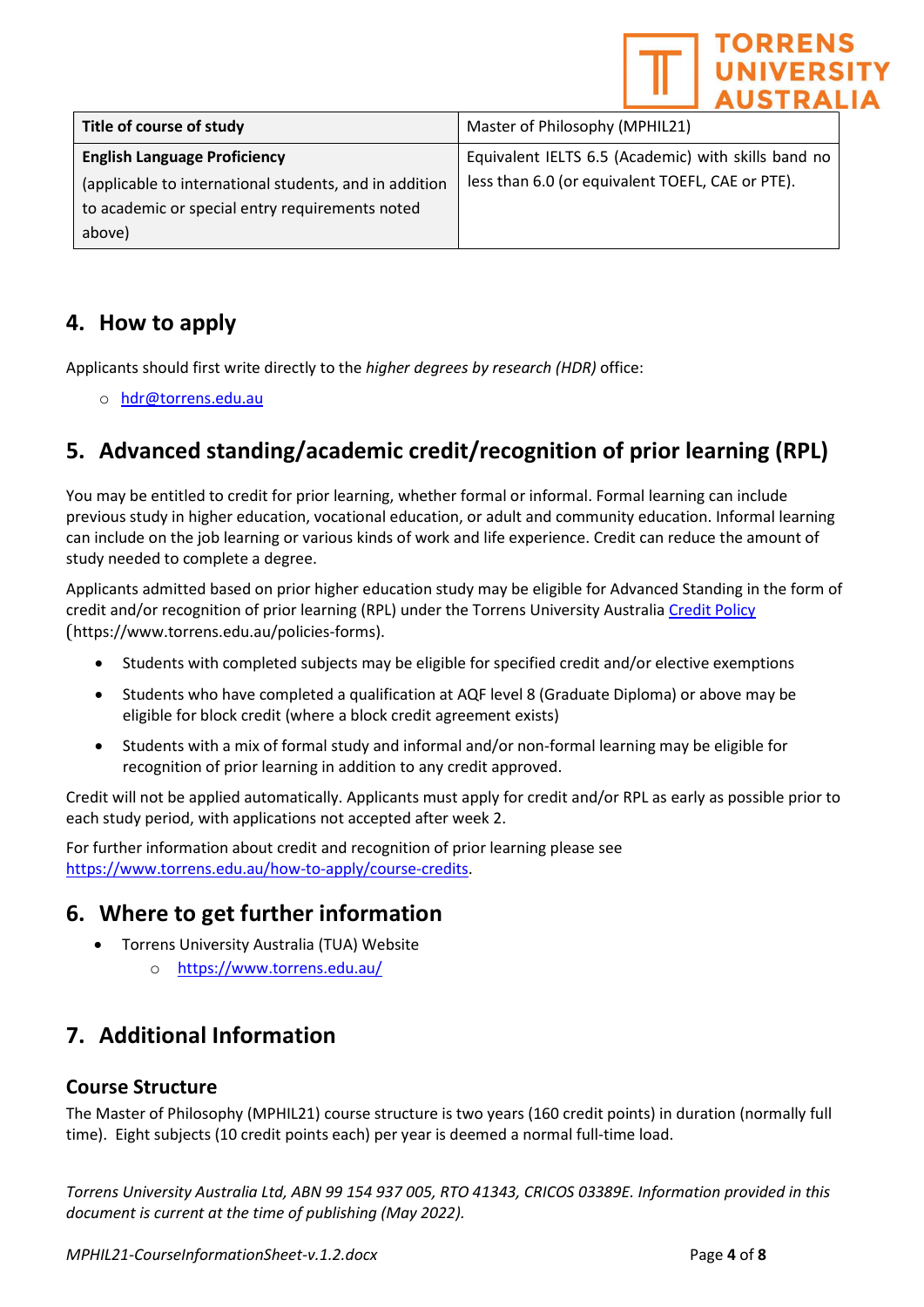#### Course Rules

To qualify for the Master of Philosophy (MPHIL21), the candidate must complete satisfactorily a course of study that comprises 5 core subjects, 1 elective subject, and 10 thesis units. A combined total of 160 credit points is required. The elective subject must be selected from the list outlined below.

#### Subjects

#### Core Subjects

#### RES611 Critical Literature Review

This subject provides students with an overview of critical reading practices and develops the practical skills required to undertake a higher degree research project. Students will develop an understanding of the differences between practice and theory-based literature, and learn practical planning, searching, recording and interrogations skills needed to identify research gaps and undertake critical analysis with the view to establish future research directions. This subject will culminate in the development of a project statement for further scholarly research.

#### RES612 Developing the Research Proposal

This subject develops the foundations of research, critical problem solving, and evidence-based decisionmaking skills required when undertaking a higher degree research project. Students will gain an understanding of the core structure of the research proposal, research integrity and the importance of positioning a chosen research project to offer significant contribution to new knowledge. Through the compilation and review of emerging constructs from literature, students will establish key concepts for analysis and build a framework for critical evaluation and investigation in the chosen field of study. On completion of this subject, students will understand the interrelationship of concepts, constructs, models, and frameworks in research, and possess the skills to communicate this in a structured project proposal capturing their emergent propositions ready for further investigation.

#### RES613 Methodology and Design

This subject aims to build the methodological literacy for higher degree research. It addresses methodological questions and specific issues connected with the choice of research methods and the associated forms of data. The subject includes discussion on the process of discovery and the formulation of the researcher's paradigm of reality. This subject caters equally for students pursuing various quantitative and qualitative methodologies in their research projects. It provides targeted training in key research methods as well as developing the student's overall understanding of the use and usefulness of various research methods in the field of research. This subject covers advanced topics in qualitative and quantitative research methodology relevant to the current set of projects undertaken by the cohort of students at this level.

#### RES614 Preliminary Research Thesis

This subject aims to provide students with the skills for planning, conducting, analysing, and reporting for a research project. This subject develops your understanding of the requirement for responsible conduct of research including ethical review for projects involving human research participation. On completion of this subject, students should be able to: further understand the significance of research and the challenges associated with undertaking independent research and design and complete a qualitative and/or quantitative research study using public data. You will report your project in a preliminary independent short thesis.

#### RES615 Research Communication

This subject provides students with essential skills in academic writing, authorship, the conventions of academic writing, research communication and dissemination of research outcomes. Students will develop skills in writing for research and analytical skills for research. Students will learn about planning for academic writing and critical analysis for academic writing. The subject also develops students' skills in constructing arguments, the different types of arguments and publication formats for output. This subject will draw from the field of communications studies and related discipline areas and build critical writing skills.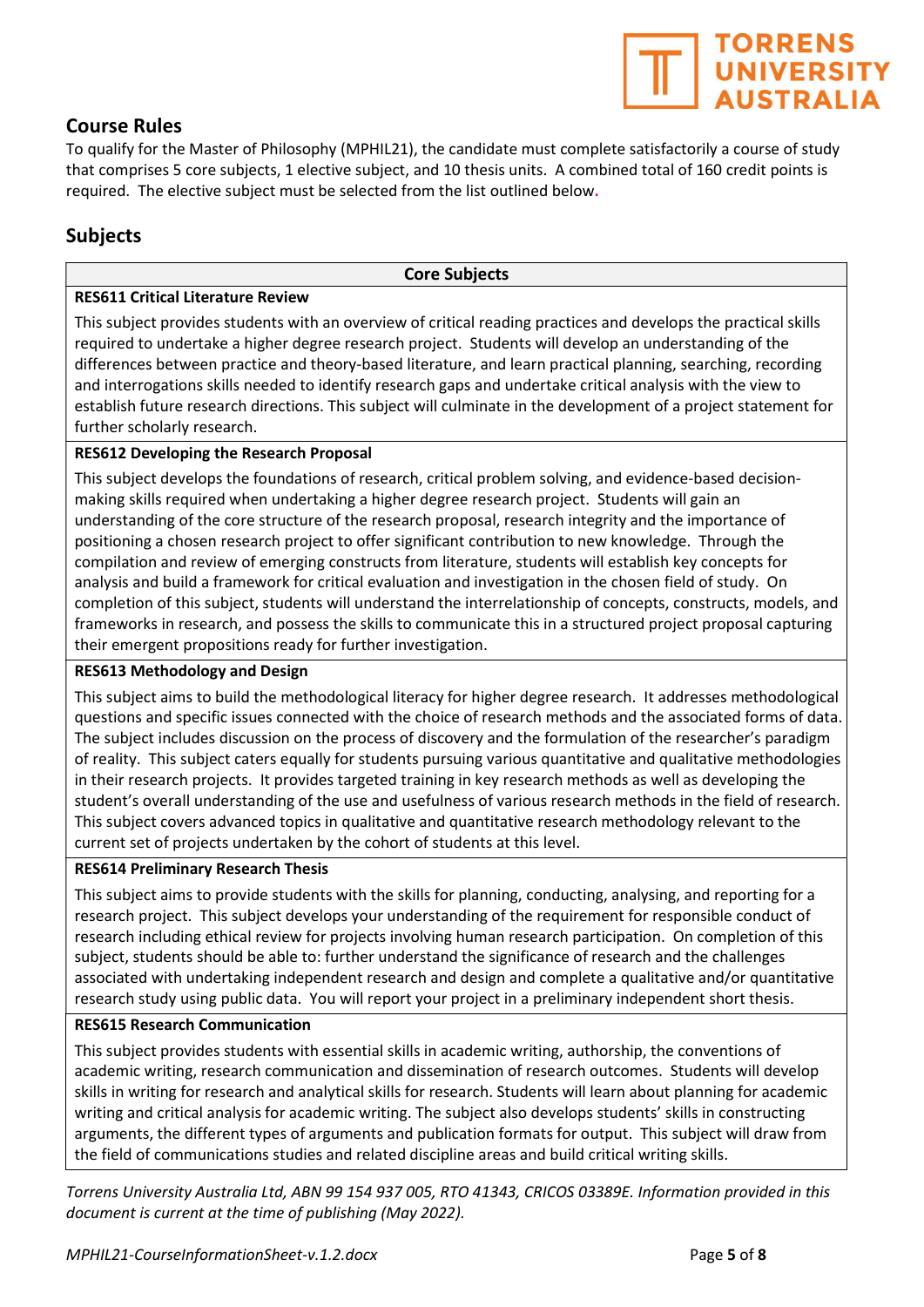

NB: some of the above subjects have pre-requisite and progression requirements.

#### Thesis Subjects

#### THE601 to THE610 (10 credit points) Thesis Units

The units focus on substantial writing for thesis and analysis for the thesis project. Students will be expected to demonstrate high-level skills in independent research and/or analysis and in written expression as well as a degree of original input into the thesis project. Students are required to keep a research journal and regular submission of written work is expected to allow for the refinement of the student's development of ideas and writing style through critical feedback from the supervisor. The student is required to complete 150 credit points of thesis writing.

NB: THE601, THE602, THE603, THE604, THE605, THE606, THE607, THE608, THE609 THE610 are all 10 credit point subjects

#### Elective Subjects

#### STAT6200 Biostatistics

Analysing data is one of the central activities in the public health industry. Learn how to investigate basic statistics and concepts used in public health research and practice to interpret results in journals and government reports. A practice-based approach to statistical analysis—using specialised software—will enable you to apply basic analyses to public health data.

#### PUBH6013 Qualitative Research Methods for Public Health

In this subject, students develop core knowledge and skills for designing qualitative research in public health, including collecting, analysing, interpreting, and presenting qualitative data. Topics include exploration of the nature of qualitative inquiry, broad theoretical approaches in qualitative research, research methods (i.e., ethnography, observation, case studies, focus groups, interviews, participatory action research), research design issues (i.e., sampling, ethical considerations, quality, and rigour), and ethical issues in public health qualitative research. Students will also learn about the use of software to code data.

#### STAT6003 Statistics for Financial Decisions

This subject covers the role of statistical analysis in decision-making for accounting and finance professionals. It is divided into descriptive and inferential statistics. Students will learn about statistical techniques for the quantitative evaluation of data in decision-making for accounting, finance, and business applications. Students will develop analytical and statistical skills through Excel data analysis to manipulate data into meaningful information for the purpose of decision-making. Students will also learn to interpret statistical results and communicate their statistical analysis in business reports.

#### DPA8109 Program Evaluation and Action Research (Capella/Cross-institutional Study Option)

This subject will introduce the basic fundamentals of both program evaluation and action research. Program evaluation is used to objectively evaluate and improve program efficiency. Since program evaluation is also a requirement for all federally funded grants, this is an important skill for public administrators. Action research engages participants in various aspects of research design or implementation. This subject will introduce the concepts, design methods, and their application to real-world situations using both program evaluation and action research methods.

#### DRPH8180 Advanced Action Research Methods (Capella/Cross-institutional Study Option)

In this subject, you will examine participatory action research methods in the planning of a public health and epidemiological research project. You will design an action research project using critical theory, ethical parameters, and a range of qualitative and quantitative research methods. As part of the research project plan, you will prepare an action research proposal that delineates the research topic, data collection methods, and decision-making model on what action to pursue as a result of the research findings. You will also explore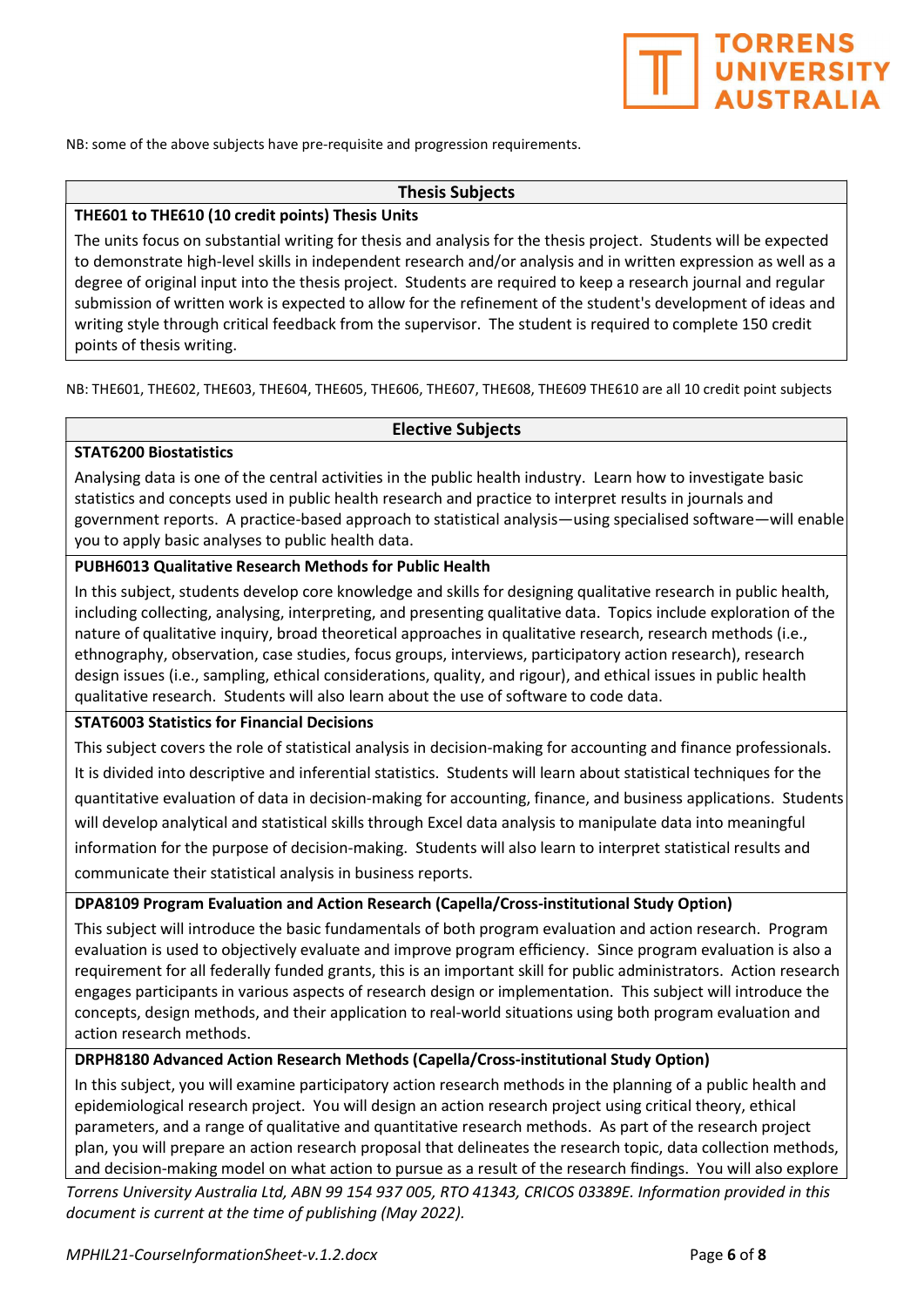

#### Elective Subjects

effective communication skills and collaborative approaches associated with the relationship between the researcher and participant.

#### HMSV8110 Action Research Methods in Human Services (Capella)

The term action research made its first appearance in the 1940s, when a German-American social psychologist named Kurt Lewin founded the action research process. During this subject, you will utilise the textbooks, library readings, and multimedia to develop and apply skills in using data and technology for planning, executing, and assessing the action research process. You will demonstrate your understanding of the dynamics of an organisation through discussions and assignments. For the project, you may choose to perform the action research cycle based on a scenario from a series of multimedia presentations that have been provided, or you may choose to perform the action research cycle on a project or program for the organisation or agency where you are employed, or where you wish to do your future doctoral research. Completing the action research cycle based on the real-world project or program you are hoping to examine for your doctoral research would give you a chance to see whether the topic you plan to use is broad enough and there is enough information available (from the literature and at the organisation) to sustain a future doctoral research project.

#### Locations

The Master of Philosophy (MPHIL21) can be studied in a combination of online and at the below Torrens University Australia campuses:

- Queensland (Brisbane)
- New South Wales (Sydney)
- Victoria (Melbourne)
- South Australia (Adelaide)

#### Campus Facilities and Services

All campuses are designed to provide students with professional spaces in which to learn and work. They have been planned with student study needs in mind with well-equipped accessible learning spaces as well as student breakout areas for group work and spending time with friends.

#### A positive student experience

Torrens University Australia values the importance of a positive student experience, and therefore has robust processes to resolve student complaints. The Student Complaints Policy, and associated procedures, can be accessed from the website (https://www.torrens.edu.au/policies-and-forms).

#### Paying for your qualification

We offer two payment options for this course:

Upfront payment

If you want to complete your qualification debt-free you can choose to pay as you go. This means tuition fees will be invoiced each trimester and payment is required on or before the due date using EFTPOS, credit card or direct transfer.

FEE-HELP